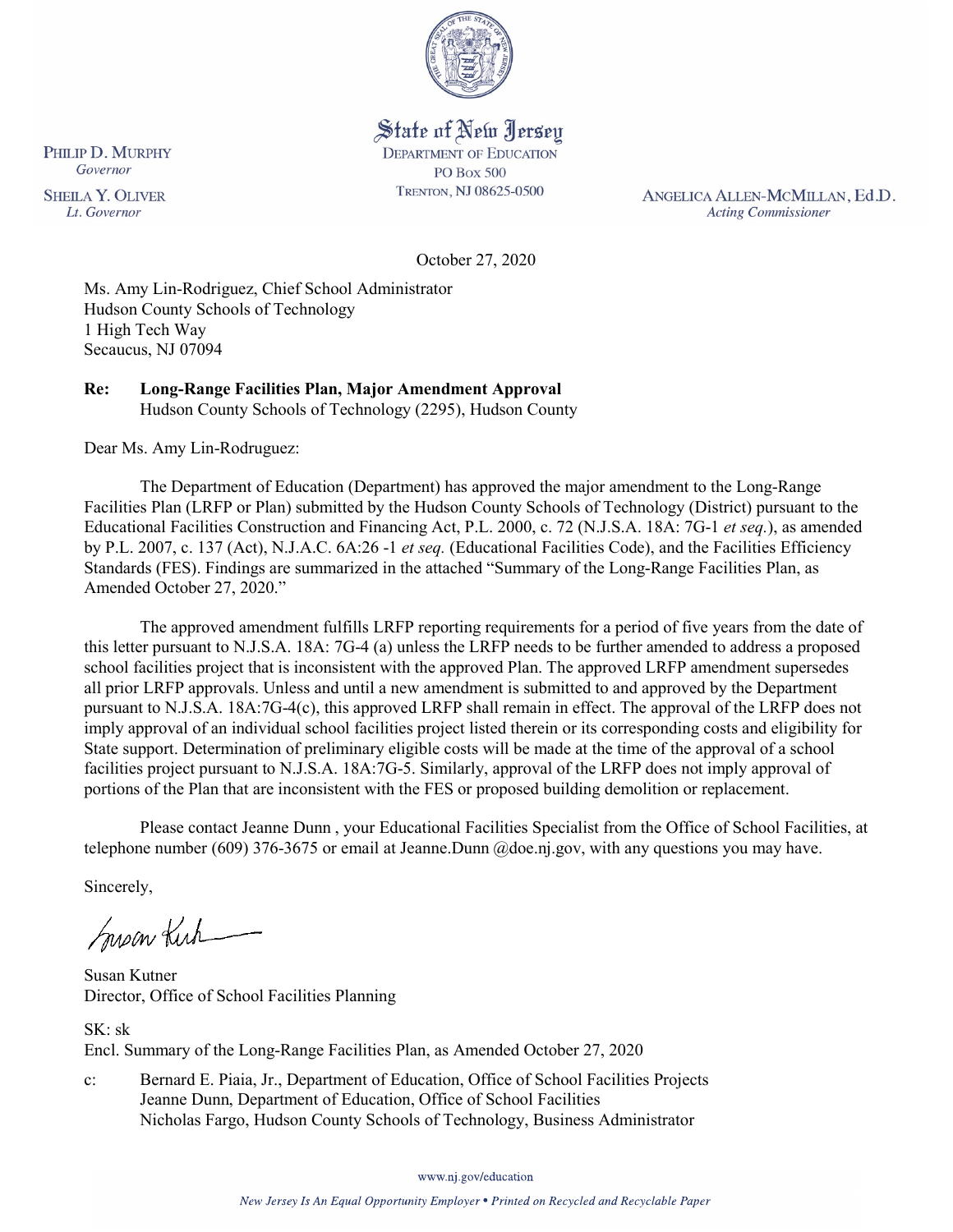## **Hudson County Schools of Technology (2295) Summary of the Long-Range Facilities Plan, as Amended October 27, 2020**

 pursuant to the Educational Facilities Construction and Financing Act, P.L. 2000, c. 72 (N.J.S.A. 18A: 7G-1 *et*  The Department of Education (Department) has completed its review of the major amendment to the Long-Range Facilities Plan (LRFP or Plan) submitted by the Hudson County Schools of Technology (District) *seq.*), as amended by P.L. 2007, c. 137 (Act), N.J.A.C. 6A:26-1 et seq. (Educational Facilities Code), and the Facilities Efficiency Standards (FES).

 standards set forth in the Act, the Educational Facilities Code, the FES, District-reported information in the The following provides a summary of the District's approved amended LRFP. The summary is based on the Department's LRFP reporting system, and supporting documentation. The referenced reports in *italic* text are standard reports available on the Department's LRFP website.

#### **1. Inventory Overview**

The District is classified as a Regular Operating District (ROD) for funding purposes. It provides services for students in grades 9-12.

 information can be found in the *School Asset Inventory Report* and the *Site Asset Inventory Report.*  The District identified existing and proposed schools, sites, buildings, rooms, and site amenities in its LRFP. Table 1 lists the number of existing and proposed district schools, sites, and buildings. Detailed

 **LRFP.** Approved projects that include new construction and/or the reconfiguration/reassignment of **As directed by the Department, school facilities projects that have received initial approval by the Department and have been approved by the voters, if applicable, are represented as "existing" in the**  existing program space are as follows: n/a.

| Category                                     | <b>Existing</b> | <b>Proposed</b> |
|----------------------------------------------|-----------------|-----------------|
| Number of Schools (assigned DOE school code) |                 |                 |
| Number of School Buildings <sup>1</sup>      |                 |                 |
| Number of Non-School Buildings <sup>2</sup>  |                 |                 |
| Number of Vacant Buildings                   |                 |                 |
| Number of Sites                              |                 |                 |

#### **Table 1: Number of Schools, School Buildings, and Sites**

Based on the existing facilities inventory submitted by the District:

- Schools using leased buildings (short or long-term): Adult HS and Post Secondary Programs (010), Bayonne Academy (305), Explore MS (090)
- Schools using temporary classroom units (TCUs), excluding TCUs supporting construction: n/a
- Vacant/unassigned school buildings: n/a

 $\overline{a}$ 

<span id="page-1-1"></span><span id="page-1-0"></span>*<sup>1</sup>*Includes district-owned buildings and long-term leases serving students in district-operated programs

<sup>&</sup>lt;sup>2</sup> Includes occupied district-owned buildings not associated with a school, such as administrative buildings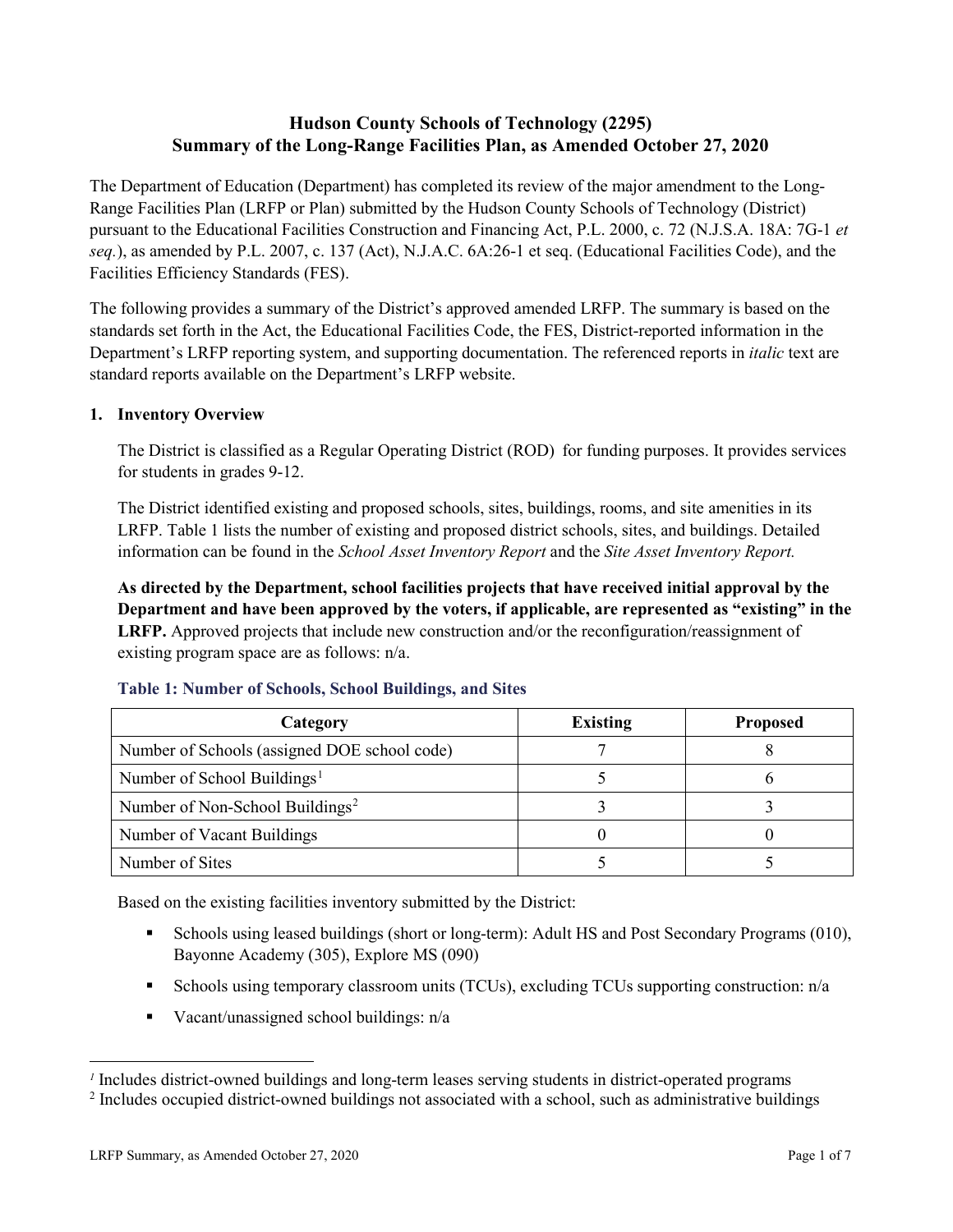Findings:

The Department has determined that the proposed inventory is adequate for approval of the District's LRFP amendment. However, the LRFP determination does not imply approval of an individual school facilities project listed within the LRFP; the District must submit individual project applications for project approval.

## **2. District Enrollments**

 The District determined the number of students, or "proposed enrollments," to be accommodated for LRFP planning purposes on a district-wide basis and in each school.

Since the District is a county vocational school district, the Department does not require the submission of a standard cohort-survival enrollment projection. Instead, proposed enrollments are based on district proposed CTE programs and capacity and are conditionally accepted for LRFP planning purposes pending approval by the Department's Office of Career Readiness.

 Table 2 provides a comparison of existing and proposed enrollments. All totals include special education students.

|                              | <b>Existing Enrollments</b> | <b>District Proposed Enrollments</b> |
|------------------------------|-----------------------------|--------------------------------------|
| <b>Grades</b>                | 2019-20                     | $23 - 24$                            |
| PK (excl. private providers) |                             |                                      |
| Grades K to 5                |                             |                                      |
| Grades 6 to 8                | 156                         | 250                                  |
| Grades 9 to 12               | 2,795                       | 3,025                                |
| Totals K to 12               | 2,951                       | 3,275                                |

#### **Table 2: Enrollments**

Findings:

The Department has determined the District's proposed enrollments to be acceptable for approval of the District's LRFP amendment and for planning purposes pending review by the Department's Office of Career Readiness at the time an application for a school facilities project is submitted, if applicable.

## **3. District Practices Capacity**

 Based on information provided in the room inventories, District Practices Capacity was calculated for each  excluded. **A capacity utilization factor of 90% for classrooms serving grades K-8 and 85% for classrooms serving grades 9-12 is applied in accordance with the FES.** No capacity utilization factor is school building to determine whether adequate capacity is proposed for the projected enrollments based on district scheduling and class size practices. The capacity totals assume instructional buildings can be fully utilized regardless of school sending areas, transportation, and other operational issues. The calculations only consider district-owned buildings and long-term leases; short term leases and temporary buildings are applied to preschool classrooms.

In certain cases, districts may achieve adequate District Practices Capacity to accommodate enrollments but provide inadequate square feet per student in accordance with the FES, resulting in educational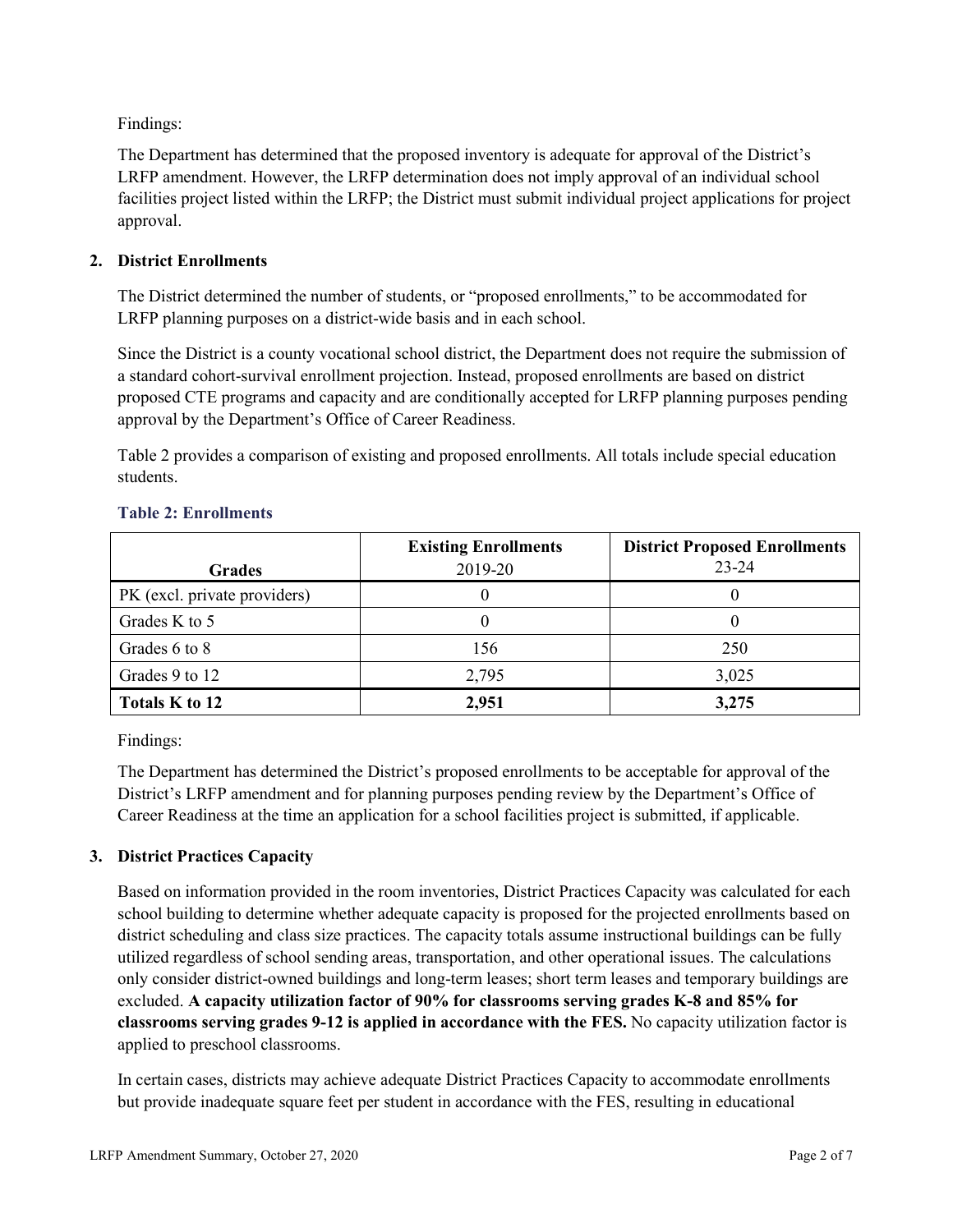calculations used to determine potential State support for school facilities projects and are analyzed in adequacy issues and "Unhoused Students." Unhoused students are considered in the "Functional Capacity" Section 4.

 *Report, Existing Rooms Inventory Report, and Proposed Rooms Inventory Report.* Table 3 provides a summary of proposed enrollments and existing and proposed District-wide capacities. Detailed information can be found in the LRFP website reports titled *FES and District Practices Capacity* 

| <b>Grades</b>              | <b>Proposed</b><br><b>Enrollments</b> | <b>Existing</b><br><b>District</b><br><b>Practices</b><br>Capacity | <b>Existing</b><br>Deviation* | <b>Proposed</b><br><b>District</b><br><b>Practices</b><br>Capacity | <b>Proposed</b><br>Deviation* |
|----------------------------|---------------------------------------|--------------------------------------------------------------------|-------------------------------|--------------------------------------------------------------------|-------------------------------|
| Elementary ( $PK$ to 5)    | 0                                     | 0.00                                                               | 0.00                          | 0.00                                                               | 0.00                          |
| Middle $(6 \text{ to } 8)$ | 250                                   | 224.25                                                             | $-25.75$                      | 257.40                                                             | 7.40                          |
| High $(9 \text{ to } 12)$  | 3,025                                 | 2,535.55                                                           | $-489.45$                     | 3,048.10                                                           | 23.10                         |
| <b>District Totals</b>     | 3,275                                 | 2,759.80                                                           | $-515.20$                     | 3,305.50                                                           | 30.50                         |

**Table 3: District Practices Capacity Analysis** 

 *\* Positive numbers signify surplus capacity; negative numbers signify inadequate capacity. Negative values for District Practices capacity are acceptable for approval if proposed enrollments do not exceed 100% capacity utilization.* 

Considerations:

- Based on the proposed enrollments and existing room inventories, the District is projected to have inadequate capacity for the following grade groups, assuming all school buildings can be fully utilized: 9-12
- Adequate justification has been provided by the District if the proposed capacity for a school LRFP approval if additional capacity is not proposed through new construction. significantly deviates from the proposed enrollments. Generally, surplus capacity is acceptable for

## Findings:

 enrollments, is adequate for approval of the District's LRFP amendment. The Department will require a The Department has determined that proposed District capacity, in accordance with the proposed current enrollment projection at the time an application for a school facilities project is submitted, incorporating the District's most recent Fall Enrollment Report, in order to verify that the LRFP's planned capacity meets the District's updated enrollments.

#### **4. New Construction Funding Eligibility**

 **estimate** of Unhoused Students and new construction funding eligibility. **A final determination will be**  *Functional Capacity* was calculated and compared to the proposed enrollments to provide a **preliminary made at the time of project application approval.** 

 *minus excluded space)* divided by the minimum area allowance per full-time equivalent student for the grade level contained therein. *Unhoused Students* is the number of students projected to be enrolled in the *Functional Capacity* is the adjusted gross square footage of a school building *(total gross square feet*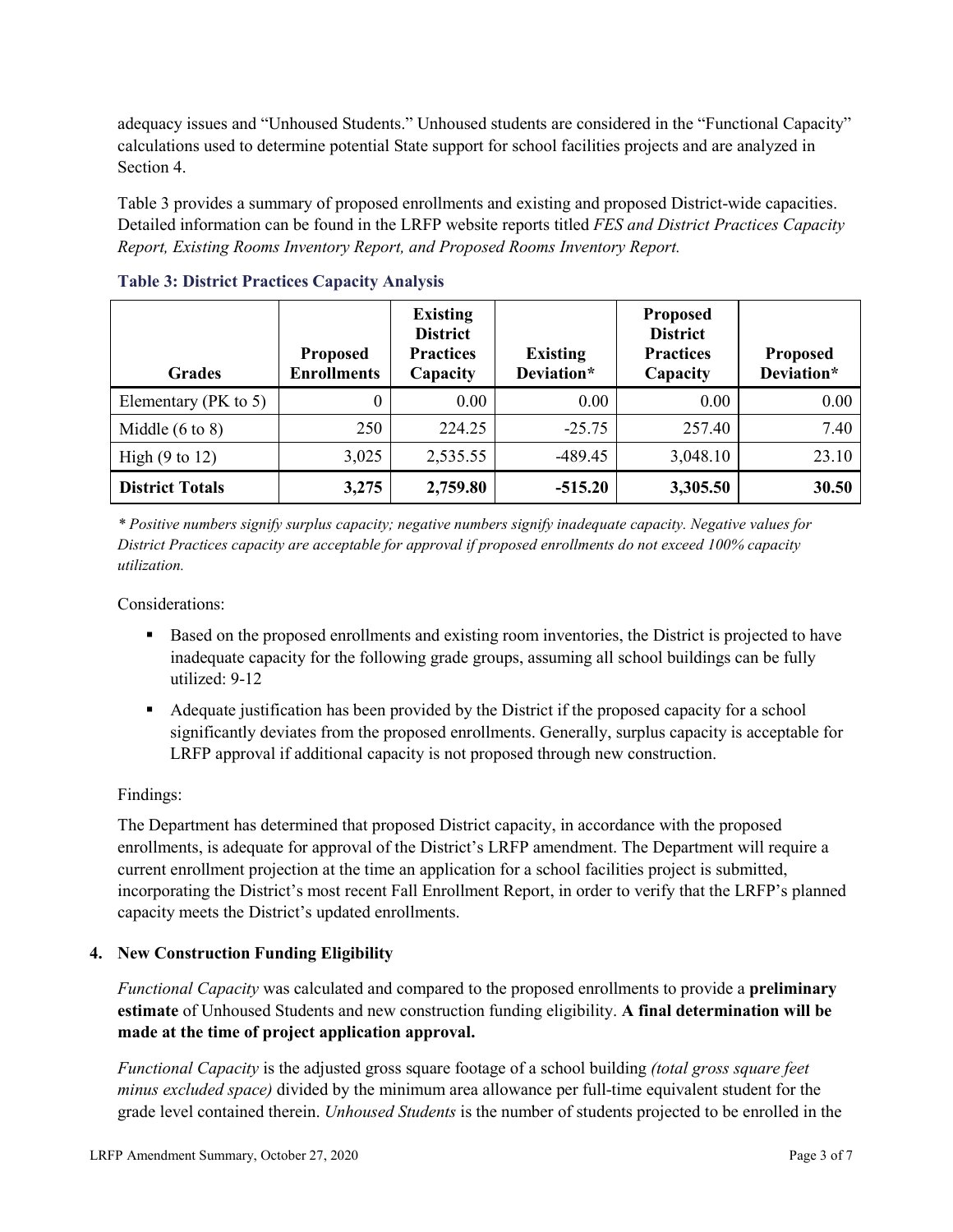footage *(corridors, stairs, mechanical rooms, etc.)* that exceeds the FES allowance, and (3) square feet District that exceeds the Functional Capacity of the District's schools pursuant to N.J.A.C. 6A:26-2.2(c). *Excluded Square Feet* includes (1) square footage exceeding the FES for any pre-kindergarten, kindergarten, general education, or self-contained special education classroom; (2) grossing factor square proposed to be demolished or discontinued from use. Excluded square feet may be revised during the review process for individual school facilities projects.

 Maximum Approved Area for Unhoused Students for each FES grade group. The calculations exclude demolition or reassignment to a non-school use are excluded from the calculations pending project from the calculations. In addition, only preschool students eligible for state funding (former ECPA Table 4 provides a preliminary assessment of the Functional Capacity, Unhoused Students, and Estimated temporary facilities and short-term leased buildings. School buildings proposed for whole or partial application review. If a building is proposed to be reassigned to a different school, the square footage is applied to the proposed grades after reassignment. Buildings that are not assigned to a school are excluded students) are included. Detailed information concerning the calculations can be found in the *Functional Capacity and Unhoused Students Report* and the *Excluded Square Footage Report.* 

| Category                                     | PK/K to 5 | 6 to 8    | 9 to 12  | <b>Total</b> |
|----------------------------------------------|-----------|-----------|----------|--------------|
| Eligible PK /K-12 Proposed Enrollments       | 0         | 250       | 3,025    |              |
| FES Area Allowance (SF/student)              | 125.00    | 134.00    | 151.00   |              |
| <b>Prior to Completion of Proposed Work:</b> |           |           |          |              |
| <b>Existing Gross Square Feet</b>            | $\theta$  | 44,397    | 583,447  | 627,844      |
| <b>Adjusted Gross Square Feet</b>            | $\theta$  | $\theta$  | 466,555  | 466,555      |
| <b>Adjusted Functional Capacity</b>          | 0.00      | 0.00      | 3,089.77 |              |
| <b>Unhoused Students</b>                     | 0.00      | 250.00    | 0.00     |              |
| Est. Max. Area for Unhoused Students         | 0.00      | 33,500.00 | 0.00     |              |
| <b>After Completion of Proposed Work:</b>    |           |           |          |              |
| Gross Square Feet                            | $\theta$  | 42,262    | 615,420  | 657,682      |
| New Gross Square Feet                        | $\theta$  | 42,262    | 31,819   | 74,081       |
| <b>Adjusted Gross Square Feet</b>            | $\theta$  | 42,262    | 498,374  | 540,636      |
| <b>Functional Capacity</b>                   | 0.00      | 315.39    | 3,300.49 |              |
| <b>Unhoused Students after Construction</b>  | 0.00      | 0.00      | 0.00     |              |
| Est. Max. Area Remaining                     | 0.00      | 0.00      | 0.00     |              |

#### **Table 4: Estimated Maximum Approved Area for Unhoused Students**

 Act. However, projects for such facilities shall be reviewed by the Department to determine whether they are consistent with the District's LRFP and whether the facility, if it is to house students (full or part time) Facilities used for non-instructional or non-educational purposes are ineligible for State support under the conforms to educational adequacy requirements. These projects shall conform to all applicable statutes and regulations.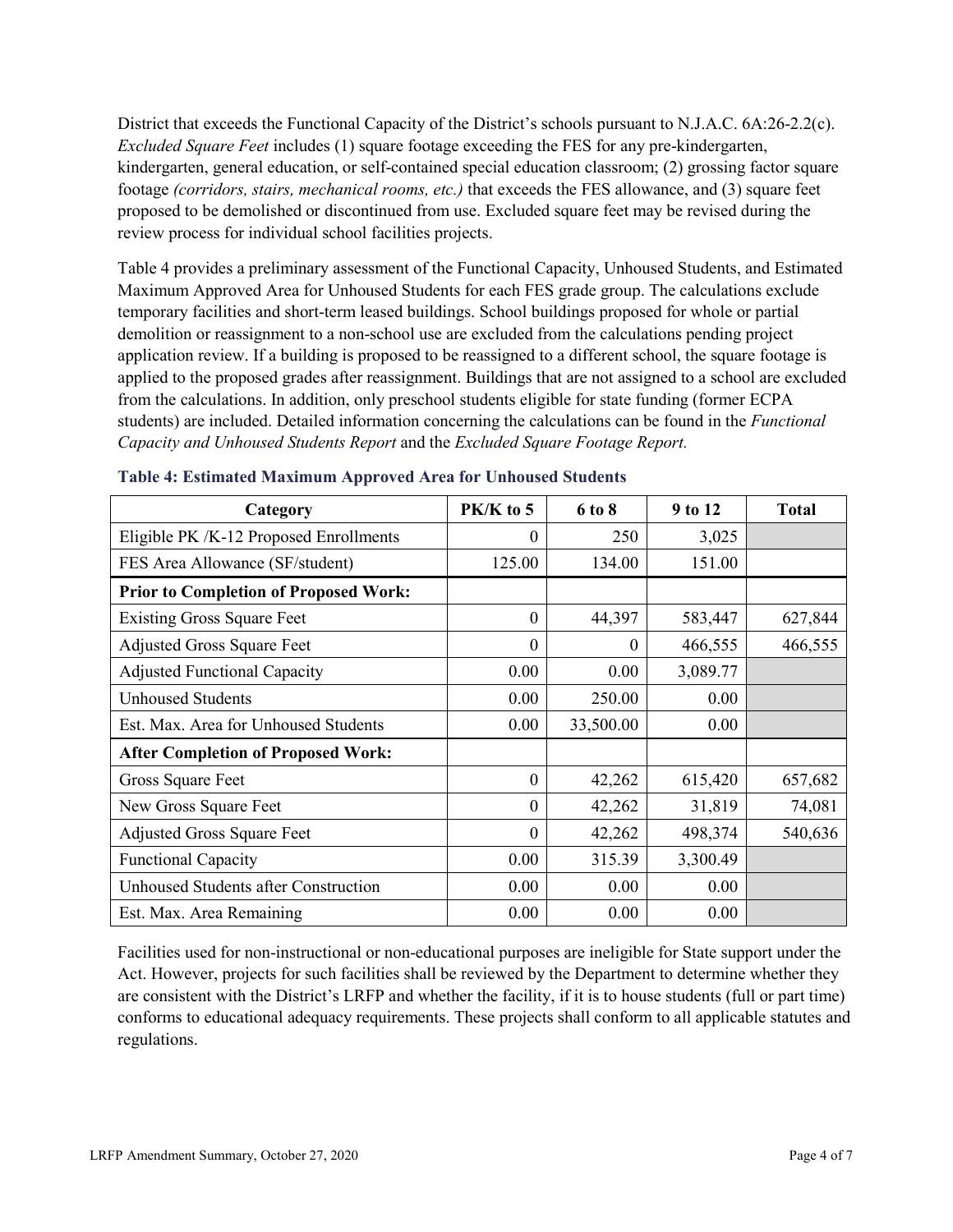Estimated costs represented in the LRFP by the District are for capital planning purposes only. The estimates are not intended to represent preliminary eligible costs or final eligible costs of approved school facilities projects.

Considerations:

- The District does not have approved projects pending completion, as noted in Section 1, that impact the Functional Capacity calculations.
- discontinuation for the following FES grade groups and school buildings pending a feasibility The Functional Capacity calculations *exclude* square feet proposed for demolition or study and project review: 6-8.
- of proposed work for the following FES grade groups: 6-8. Based on the preliminary assessment, the District has Unhoused Students prior to the completion
- New construction is proposed for the following FES grade groups: 6-8 (building purchase), 9-12.
- **Proposed new construction exceeds the estimated maximum area allowance for Unhoused** Students prior to the completion of the proposed work for the following grade groups: 6-8, 9-12.
- completion of the proposed LRFP work. If the District is projected to have Unhoused Students, The District, based on the preliminary LRFP assessment, will not have Unhoused Students after adequate justification has been provided to confirm educational adequacy in accordance with Section 6 of this determination.

## Findings:

Functional Capacity and Unhoused Students calculated in the LRFP are preliminary estimates. Preliminary Eligible Costs (PEC) and Final Eligible Costs (FEC) will be included in the review process for specific school facilities projects. A feasibility study undertaken by the District is required if building demolition or replacement is proposed per N.J.A.C. 6A:26-2.3(b)(10).

## **5. Proposed Work**

 building code, and /or life cycle issues. Inventory changes, or *"inventory actions,*" add, alter, or eliminate The District assessed program space, capacity, and physical plant deficiencies to determine corrective actions. Capital maintenance, or *"system actions,"* address physical plant deficiencies due to operational, sites, site amenities, buildings, and/or rooms.

 The Act (N.J.S.A. 18A:7G-7b) provides that all school facilities shall be deemed suitable for rehabilitation that rehabilitation is not cost-effective. Pursuant to N.J.A.C. 6A:26-2.3(b)(10), the Commissioner may identify school facilities for which new construction is proposed in lieu of rehabilitation for which it school facilities so identified, the District must submit a feasibility study as part of the application for the specific school facilities project. The cost of each proposed building replacement is compared to the cost unless a pre-construction evaluation undertaken by the District demonstrates to the satisfaction of the Commissioner that the structure might pose a risk to the safety of the occupants even after rehabilitation or appears from the information presented that new construction is justified, provided, however, that for such of additions or rehabilitation required to eliminate health and safety deficiencies and to achieve the District's programmatic model.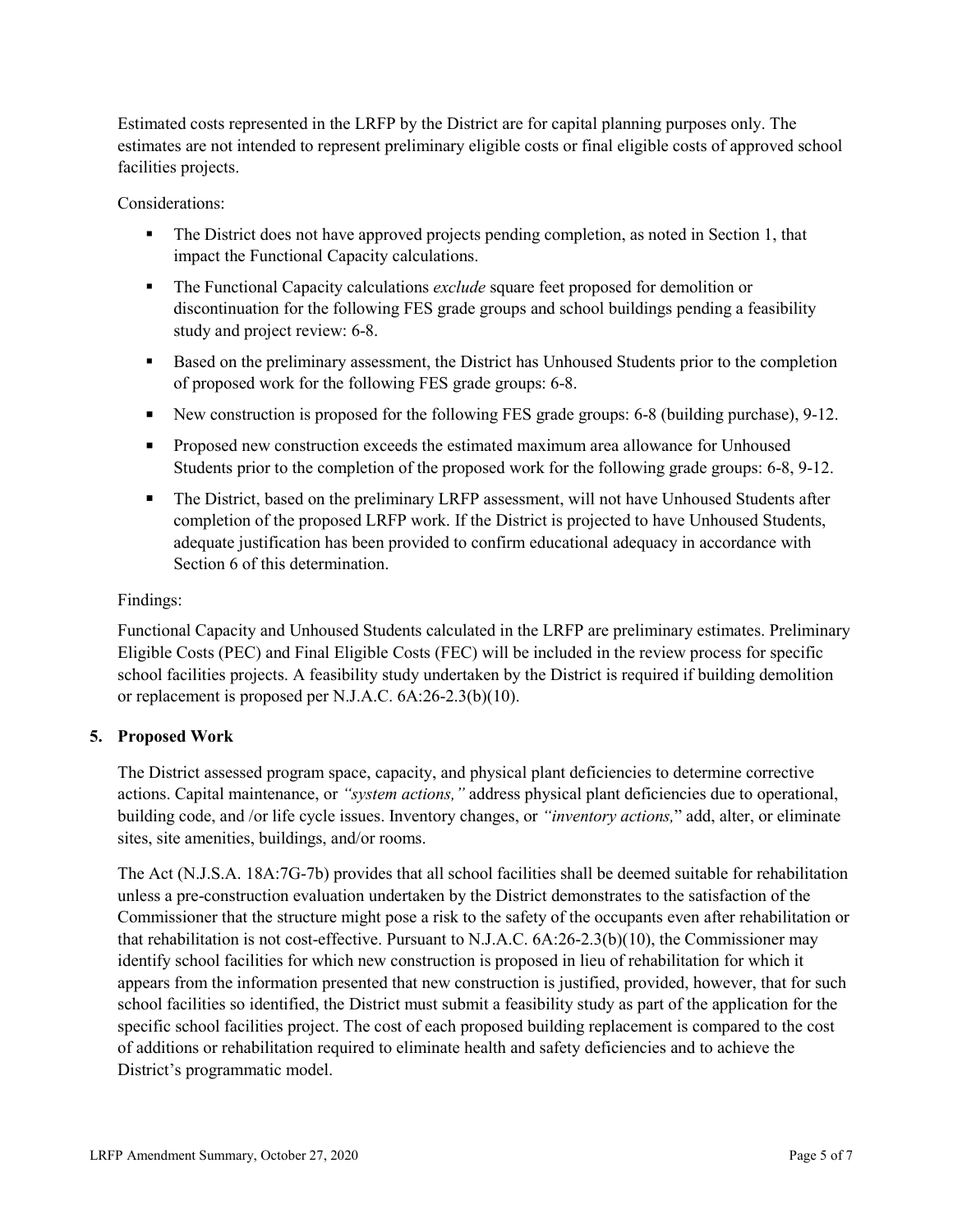Table 5 lists the scope of work proposed for each school based on the building(s) serving their student  *Inventory Report and "Proposed Room Inventory Report."* Information concerning proposed systems work, or capital maintenance can be found in the "LRFP Systems Action Summary Report.". population. Proposed inventory changes are described in the LRFP website reports titled *"School Asset* 

With the completion of the proposed work, the following schools are proposed to be eliminated: n/a; the following schools are proposed to be added: Vocational Trade Academy at Bayonne HS.

| <b>Proposed Scope of Work</b>                                                                  | <b>Applicable Schools</b>                                                                                                                            |
|------------------------------------------------------------------------------------------------|------------------------------------------------------------------------------------------------------------------------------------------------------|
| <b>Renovation only</b> (no new construction)                                                   |                                                                                                                                                      |
| System actions only (no inventory actions)                                                     | n/a                                                                                                                                                  |
| Existing inventory actions only (no systems actions)                                           | County Prep HS (030)/Academy of Tech<br>Design $(304)$                                                                                               |
| Systems and inventory changes                                                                  | n/a                                                                                                                                                  |
| <b>New construction</b>                                                                        |                                                                                                                                                      |
| Building addition only (no systems actions)                                                    | n/a                                                                                                                                                  |
| Renovation and building addition (system, existing<br>inventory, and new construction actions) | n/a                                                                                                                                                  |
| New building on existing site                                                                  | n/a                                                                                                                                                  |
| New building on new or expanded site                                                           | Explore MS (090) - purchase, renovation;<br>Vocational Trade Academy at Bayonne HS<br>(N01) - new building on leased Bayonne<br>School District site |
| Site and building disposal (in addition to above scopes)                                       |                                                                                                                                                      |
| Partial building demolition                                                                    | n/a                                                                                                                                                  |
| Whole building demolition                                                                      | n/a                                                                                                                                                  |
| Site and building disposal or discontinuation of use                                           | Explore MS (090) - lease                                                                                                                             |

## **Table 5: School Building Scope of Work**

Findings:

The Department has determined that the proposed work is adequate for approval of the District's LRFP amendment. However, Department approval of proposed work in the LRFP does not imply the District may proceed with a school facilities project. The District must submit individual project applications with cost estimates for Department project approval. Both school facilities project approval and other capital project review require consistency with the District's approved LRFP.

## **6. Proposed Room Inventories and the Facilities Efficiency Standards**

The District's proposed school buildings were evaluated to assess general educational adequacy in terms of compliance with the FES area allowance pursuant to N.J.A.C. 6A:26-2.2 and 2.3.

 District schools proposed to provide less square feet per student than the FES after the completion of proposed work as indicated in Table 5 are as follows: n/a